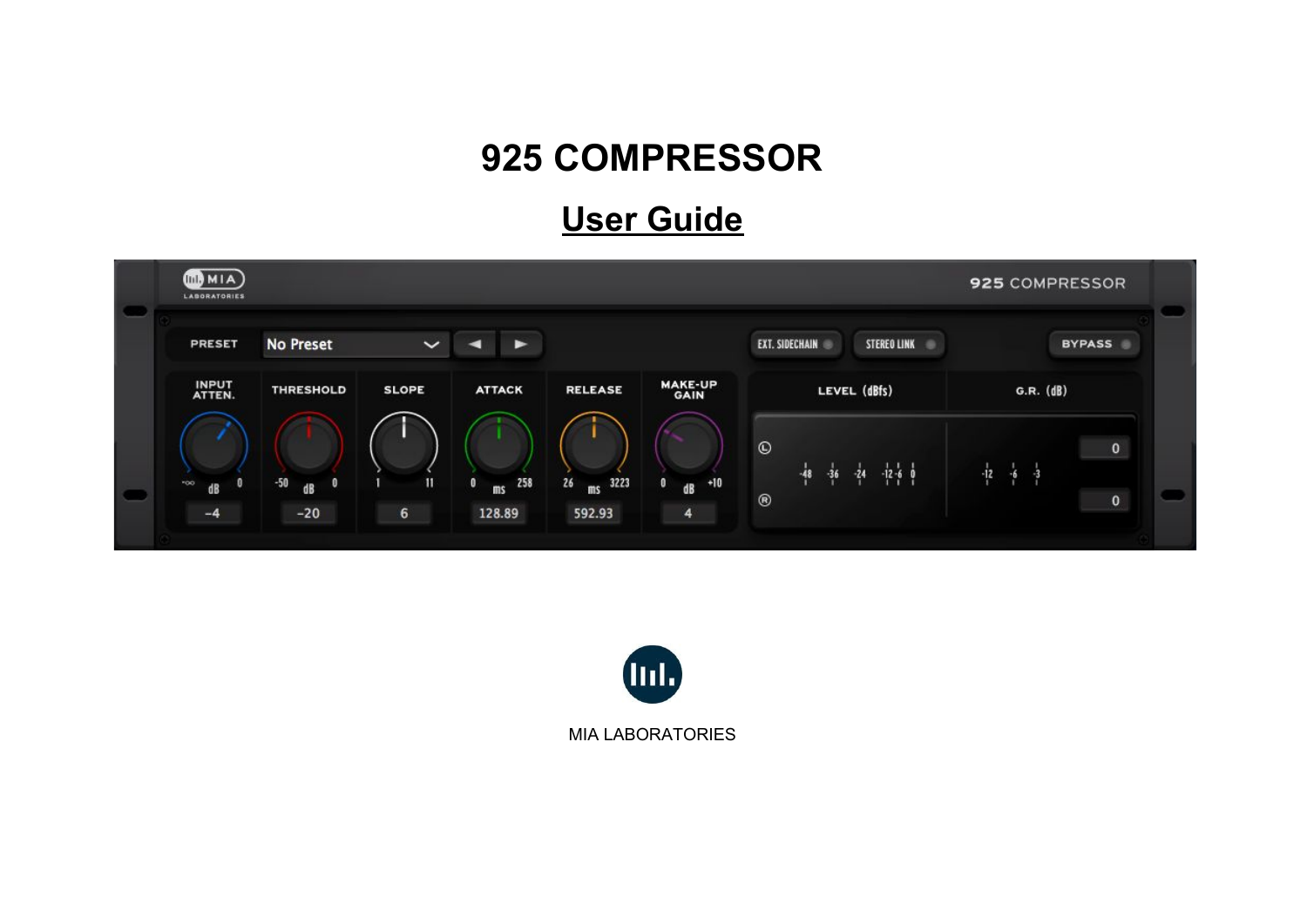#### **Greetings and Welcome!**

Thank you for choosing MIA Laboratories.

Please take the time to read through this user guide in order to get familiar with the components and use of the 925 Compressor.

*"No two compressors sound alike...each one is inaccurate in its own unique way"* (Roey Izhaki, Mixing Audio: Concepts, Practices and Tools)

#### **Overview:**

The 925 is MIA Laboratories' preferred main mix compressor.

It is designed using physical modelling principles, based around the classic 'feed-back' topology in hardware circuit-design.

The sidechain detection stage is based on the basic analog envelope detector circuit:



Key design features include:

- Variable knee response allowing more compression to be applied, esp. on high-transient sounds like percussion, samples, vocals etc.
- Logarithmic gain reduction, since the ear's sense of sound level is roughly logarithmic.

When used in extreme settings on sounds with long sustain, it can produce a distortion effect. This happens when due to the high speed of the detector, it follows the actual waveform instead of the envelope of the program material. This is normal for such a design and in some cases desirable.

After a lot of consideration it was decided not to exclude setting range, as the process is very much program-dependent. Instead the user is given full control, since even if some settings will not be suitable for a specific material, often they are perfect for a different situation. This is often the case in hardware vintage and modern equipment, and has resulted in the 925s' very broad range of compression characteristics, esp. suited for main-mix applications but also buss-mix or multiple separate channels.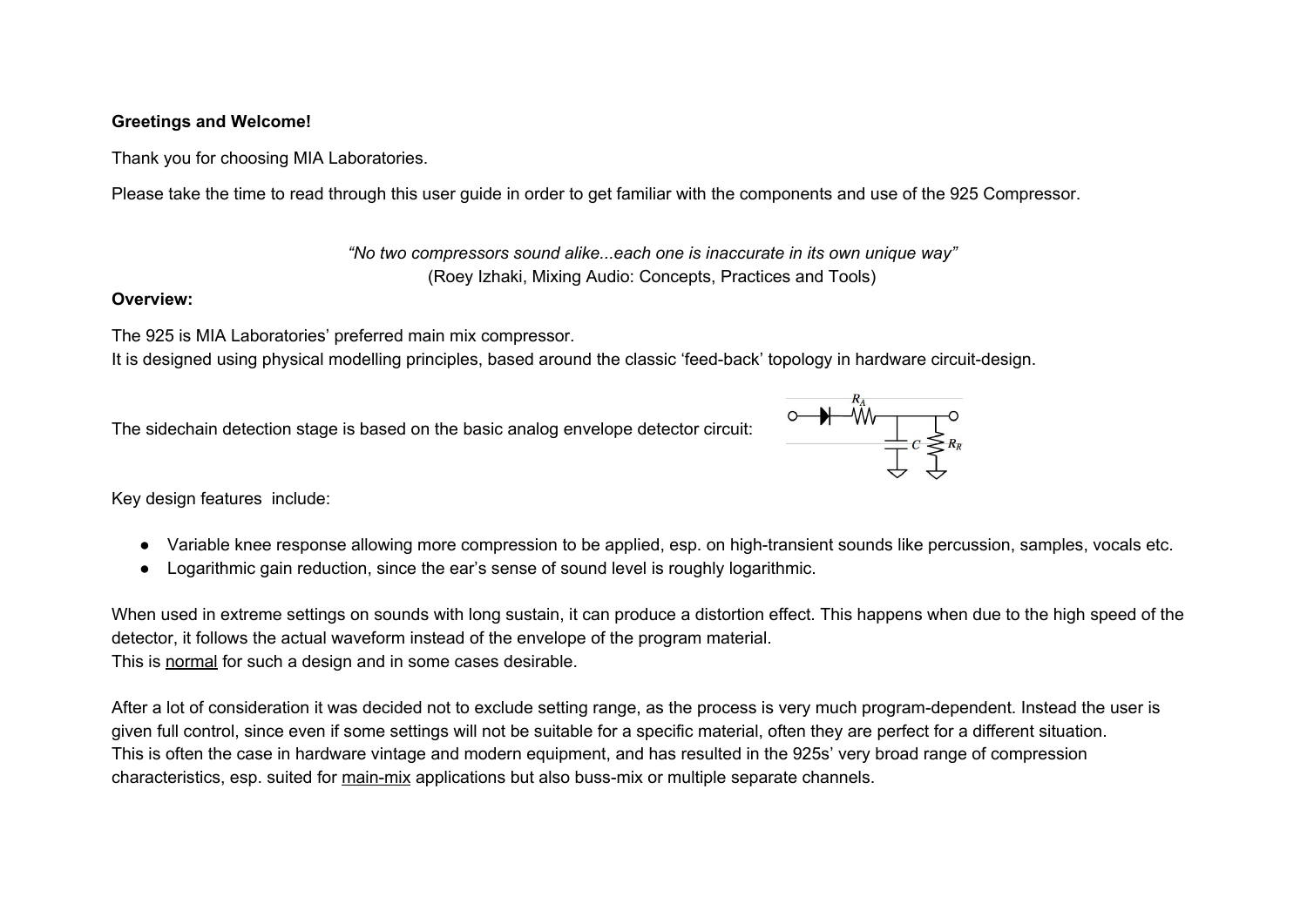#### **Features:**

#### ● **Stereo Link Operation**

In "Stereo Link" mode the same amount of compression is applied to both L/R channels, based on the sum of the two. With Stereo Link disabled, compression takes place independently for each channel, whilst retaining common controls for both.

● **External Sidechain**

Use any other channel of your mix as an input to the side-chain of MIA 925 Compressor, or to process the sidechain signal independently of the program material. Note we have not included any filtering process to the sidechain path in order to provide flexibility in the eq or filters used externally.

● **Output Level / Gain Reduction Meters**

Very fast and detailed display, to give you an accurate and clear perception of the compression process.

● **29 MIA Presets**

29 carefully designed MIA Presets, to achieve quick and balanced results, or to act as a perfect kick start towards your desired result.

#### **Installation:**

Installing 925 Compressor is fairly easy, just download and run the appropriate installer for your operating system. The license for this plugin requires the use of iLok license manager software and an iLok account. The license can be deposited on a physical iLok (2<sup>nd</sup> generation or higher) or on iLok Cloud. For further information regarding the activation process, please refer to the activation guide provided. In case that you do not have the iLok License Manager, or you have an outdated version, you can download it for free here: [license-manager](https://www.ilok.com/#!license-manager)

**Note for Windows users:** 925 Compressor will be installed by default on the following directory - C:\Program Files\VSTPlugIns. (If this directory is not included in the search path list for vst plugins of your DAW, you can add it manually or change the installation location from the Browse menu of the installer to the one you are using).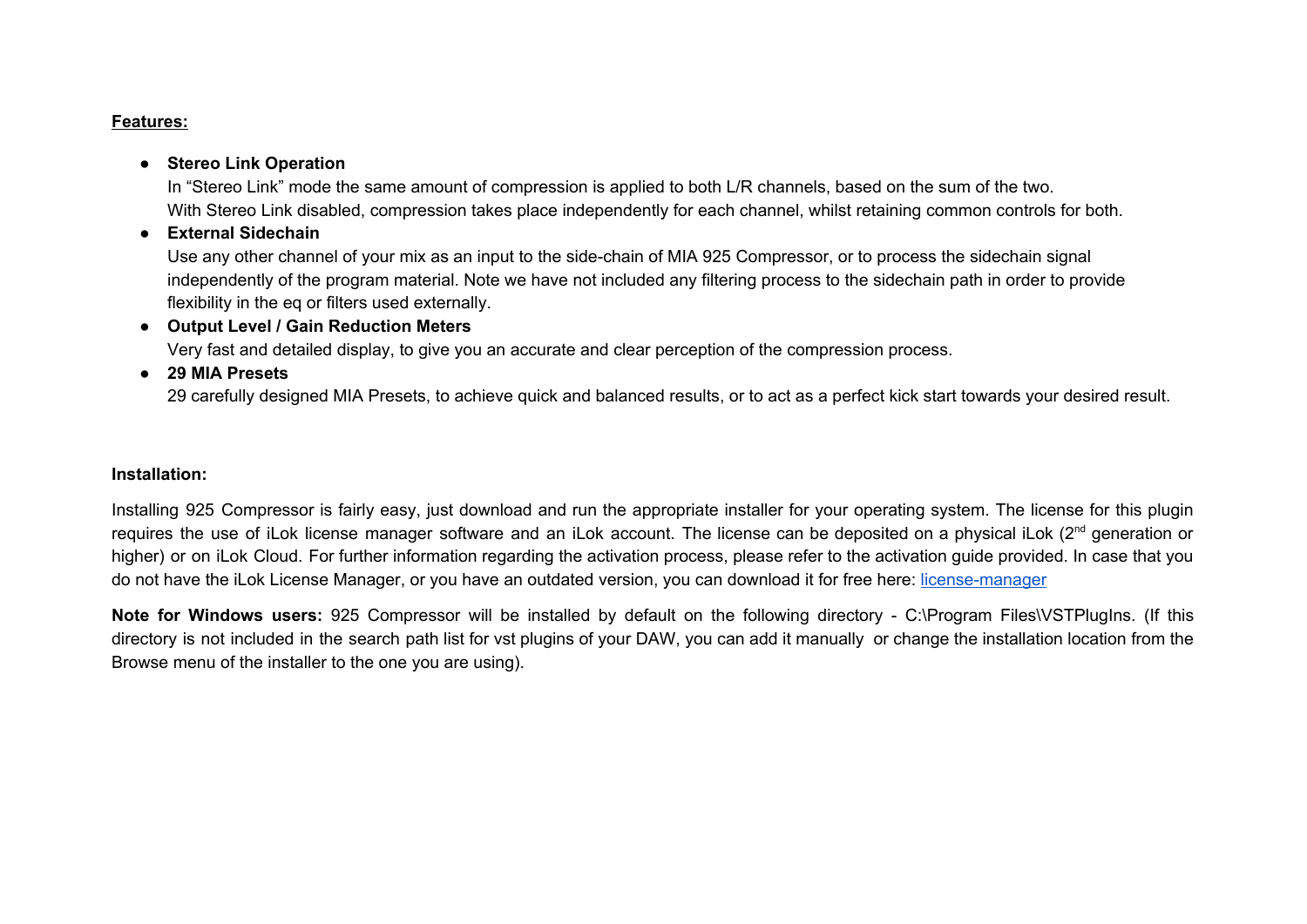#### **925 CONTROLS:**



| <b>INPUT ATTEN.:</b>                                | <b>THRESHOLD:</b>                                             | <b>SLOPE:</b>                                                                     | ATTACK:                                       | <b>RELEASE:</b>                                | <b>MAKE-UP GAIN:</b>                                |
|-----------------------------------------------------|---------------------------------------------------------------|-----------------------------------------------------------------------------------|-----------------------------------------------|------------------------------------------------|-----------------------------------------------------|
| Attenuates the level of<br>the <b>input</b> signal. | Sets the threshold level<br>above which<br>compression begins | Determines the slope<br>characteristic of the<br>gain reduction being<br>applied. | Sets the Attack time of<br>compression in ms. | Sets the Release time<br>of compression in ms. | Applies gain to the<br>compressed output<br>signal. |

| <b>EXT. SIDE CHAIN:</b>                           | <b>STEREO LINK:</b>                                                                                                                                                  | <b>LEVEL:</b>                                                | G.R.                                                      |
|---------------------------------------------------|----------------------------------------------------------------------------------------------------------------------------------------------------------------------|--------------------------------------------------------------|-----------------------------------------------------------|
| Enable to allow access to<br>the sidechain input. | Enable to apply the same amount of compression to both<br>channels. Disable it for independent compression on<br>each channel, with common set of controls for both. | Displays the output level of<br>the signal, in <b>dBfs</b> . | Displays the Gain Reduction<br>level taking place, in dB. |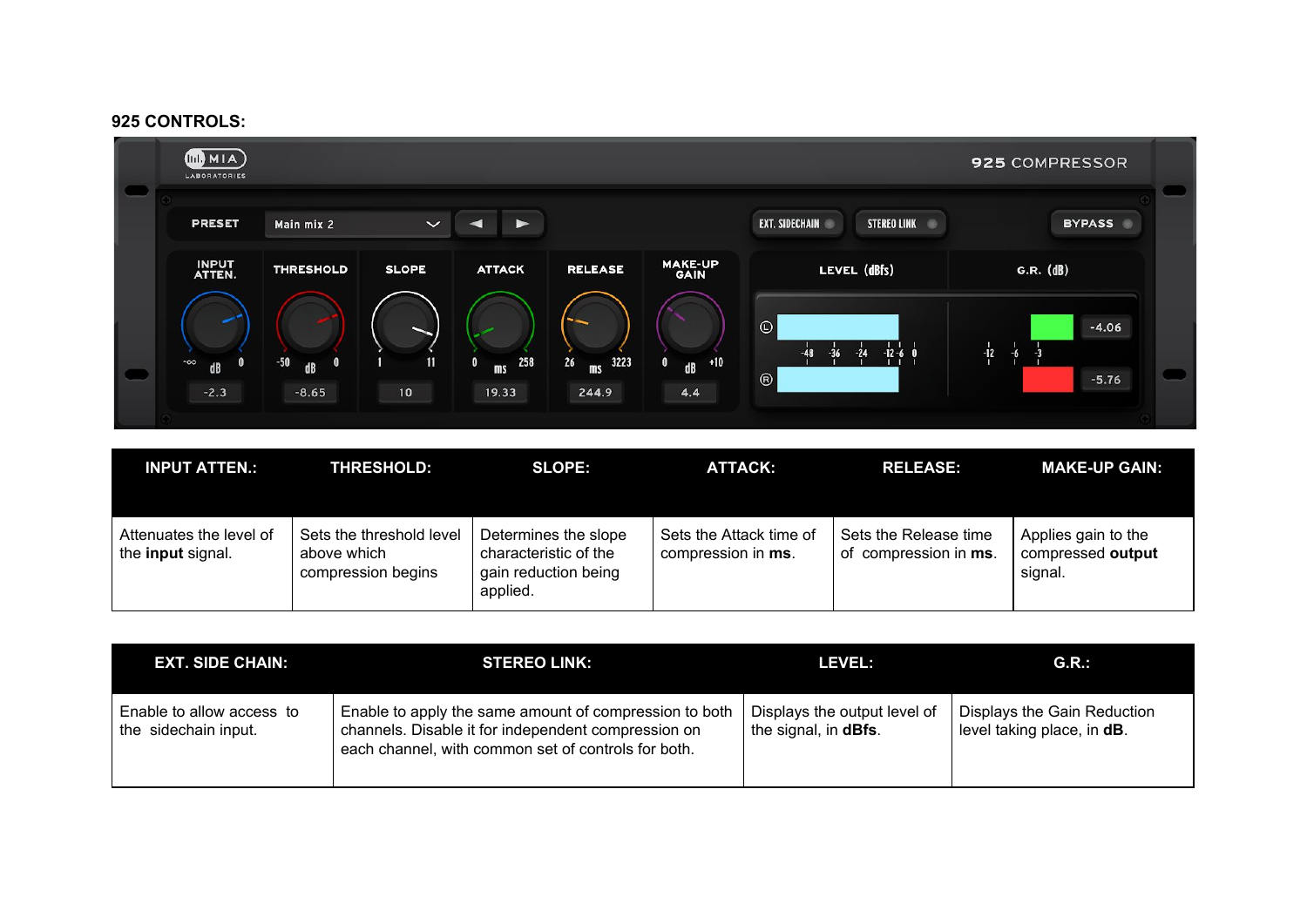

#### **Reduction Knee Response**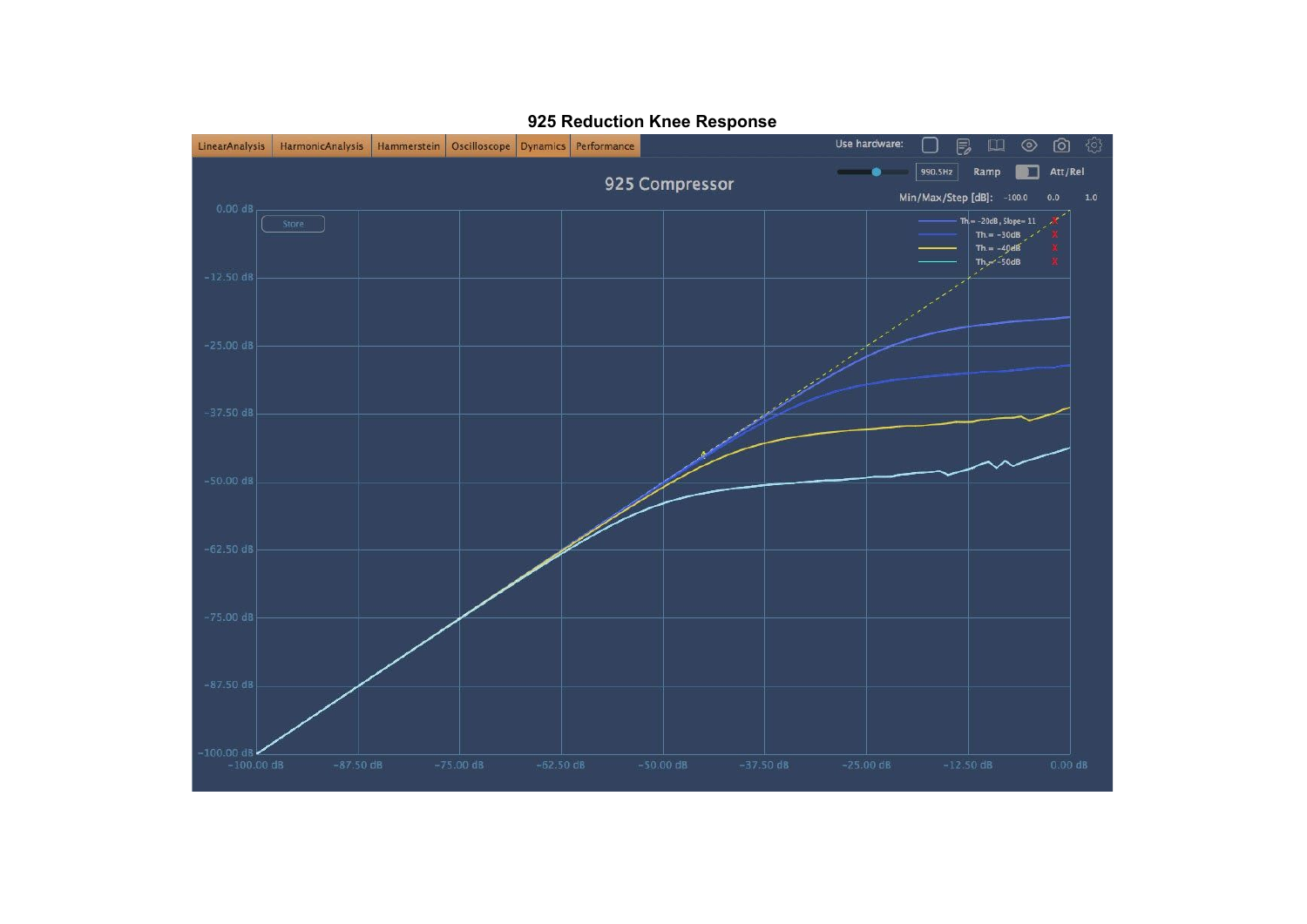

#### **Partial Knee response**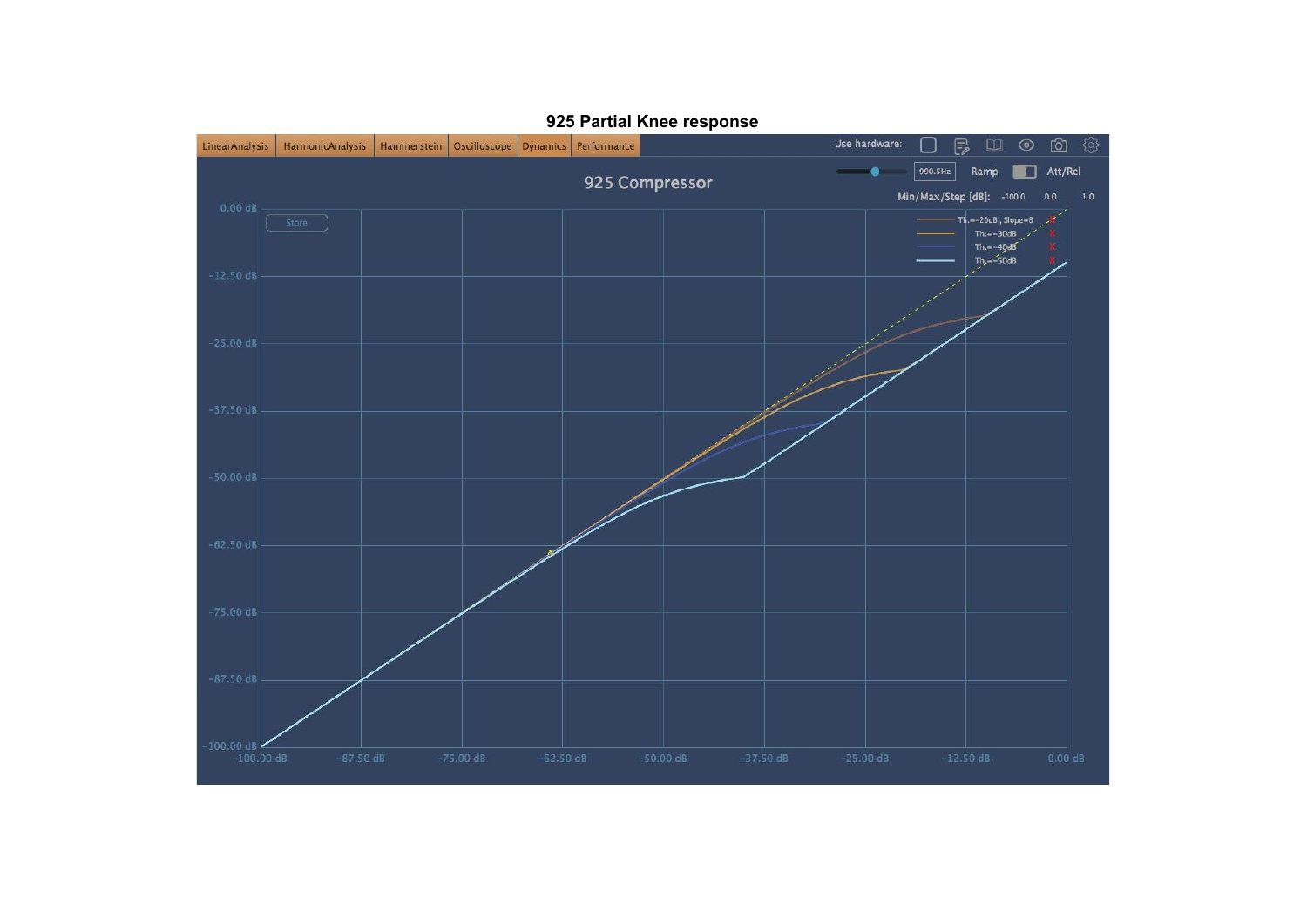

**Envelope Response #1**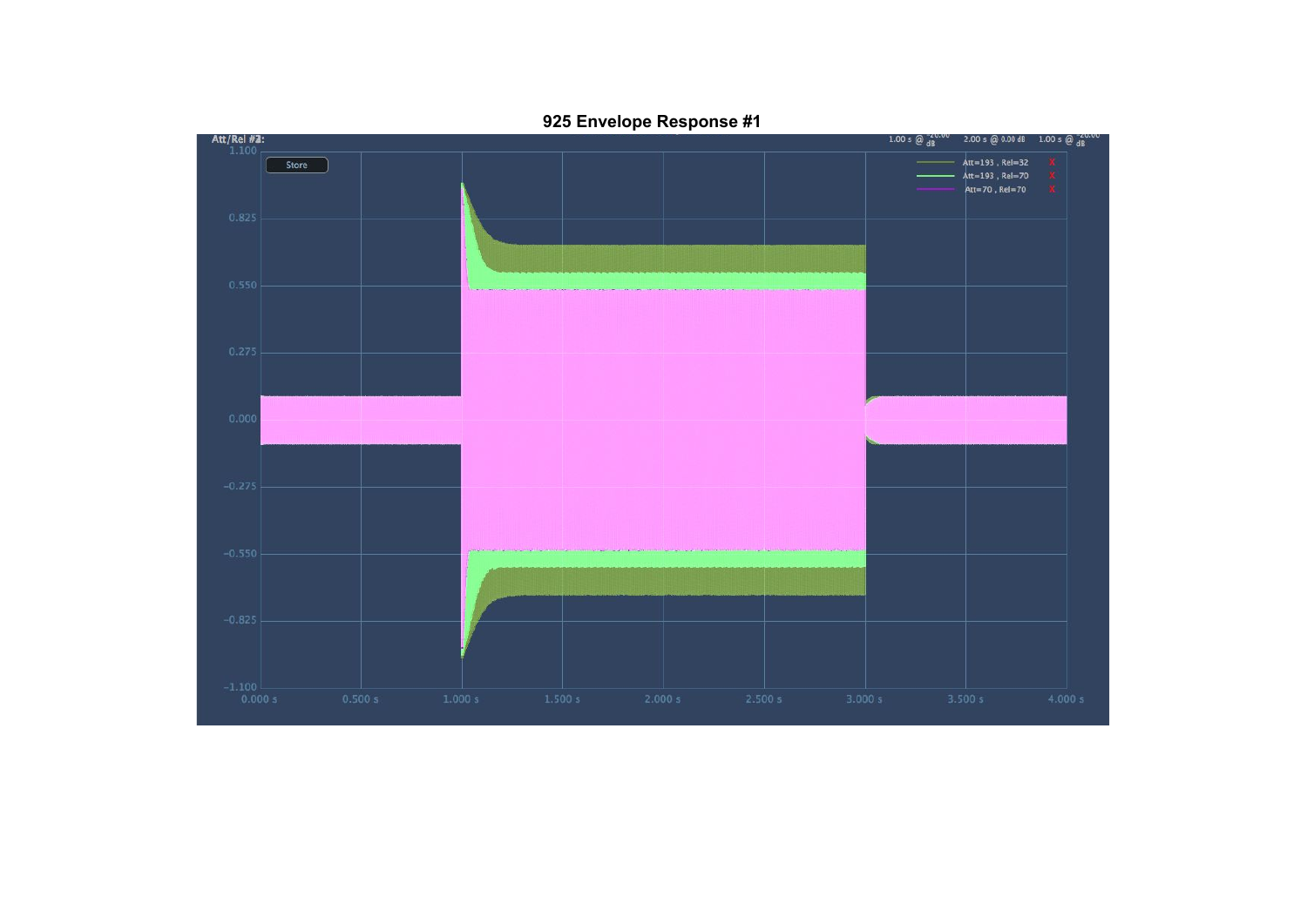

**Envelope Response #2**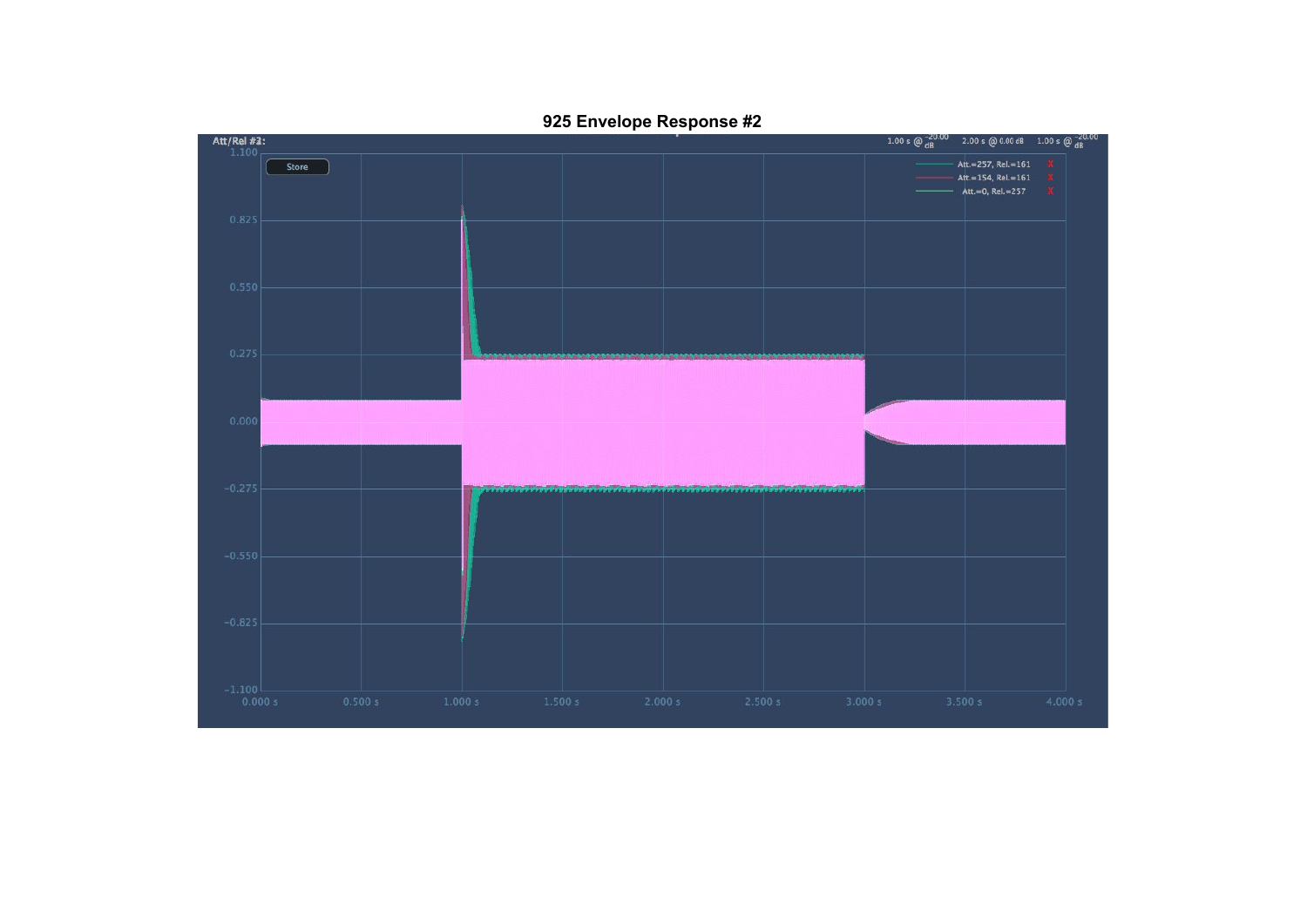# **Appendix:**

## **External Sidechain**

## **External Sidechain in Cubase:**

- 1. Open the **Devices** menu in Cubase and choose the entry **VST Connections**.
- 2. In the VST Connections window, click the button **Add Group**.
- 3. Open the **Configuration** menu and click on **More…**. From the menu that opens, choose **Quadro**. Click the **Add Track** button.
- 4. Right-click on the group you just created. In the menu that opens, select **Add Child Bus to \*Group Name\***. In the sub menu, choose **Stereo**.
- 5. Repeat step 4 and choose **Stereo (Ls Rs)**. You should now see two sub busses below the group **Stereo** and **Stereo (Ls Rs)**.
- 6. Go to the channel settings of the group track you just created and load MiaCompressorOne into an insert.
- 7. Set the output of the track you want to process with MiaCompressorOne to the **Stereo** output of the group track you created before.
- 8. Set the output of the track you want to use as a sidechain to the **Stereo (Ls Rs)** output of the group track.
- 9. Open the MiaCompressorOne window and activate the **EXT. SIDECHAIN** button.

(Source: <https://support.native-instruments.com/hc/en-us/articles/209592229> )

## **External Sidechain in Ableton Live:**

### **Sidechaining in Live 10.1 and later**

- 1. Add 925 Compressor to a track.
- 2. Enable *External Sidechain* within the plug-in GUI.
- 3. Create a track with a sound source to be used as the sidechain trigger.
- 4. In Live's plug-in GUI, enable "Sidechain". Then choose the sidechain trigger source in the "Audio From" dropdown
- 5. Adjust the gain and mix as required.

### **Sidechaining in all versions of Live until 10.0.6**

In order to prepare for this, you should set up the following tracks:

- A Track with 925 Compressor. Enable External Sidechain within the plug-in GUI.
- A second Track with the source for the sidechain signal trigger (Sidechain Trigger Track)
- An additional Audio Track which is used to route the audio signal (Audio Signal Routing Track).
- In case the Track's In/Out section is hidden press [cmd][alt][I] on Mac or [ctrl][alt][I] on PC.